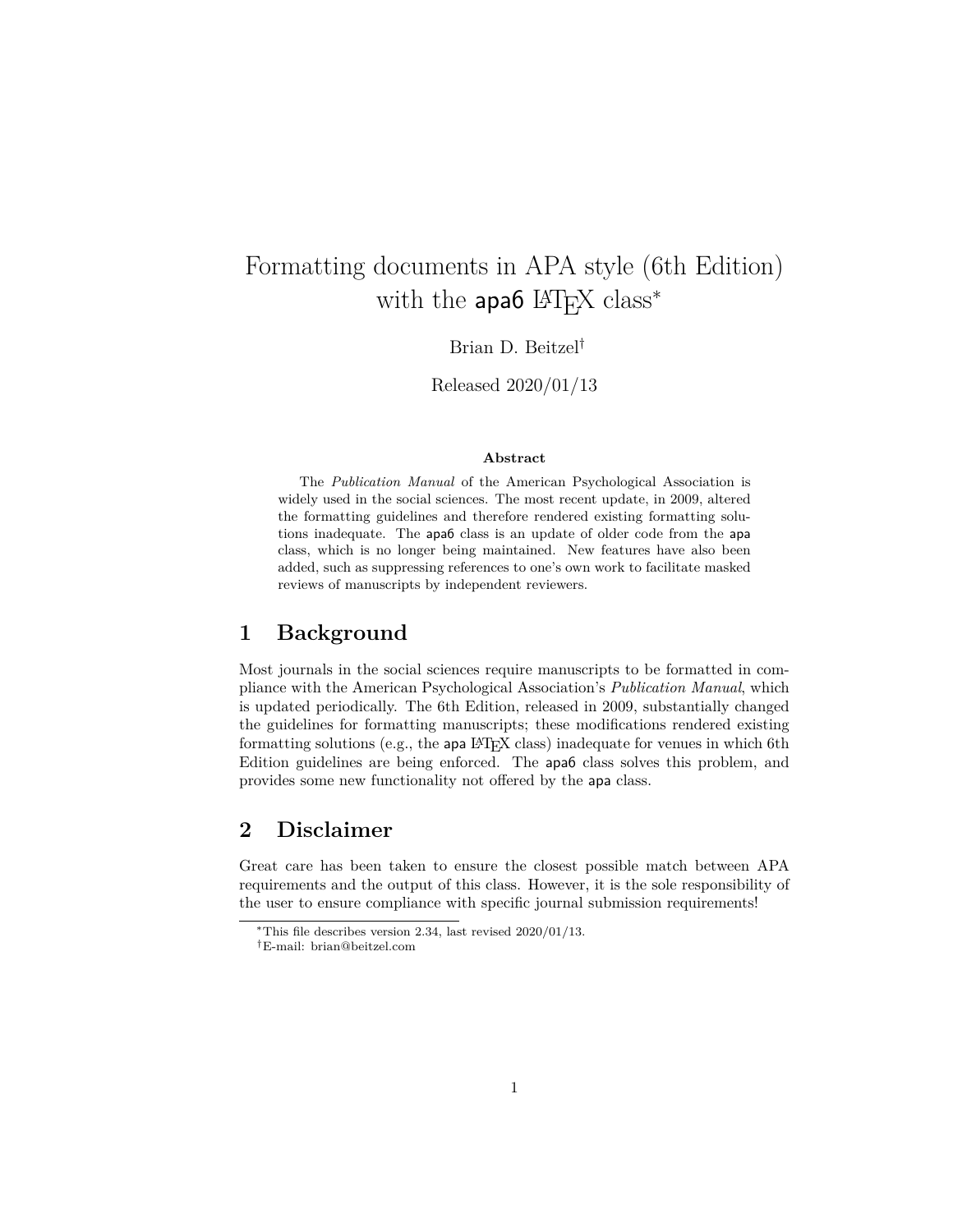# **3 Usage**

## **3.1 Class Options**

When loading  $\mathsf{ap}$  apa6 with **\documentclass** [ $\langle options \rangle$ ] {apa6}, the following options are available.

**Document mode:** Three choices are available.

| jou                   | • jou (default): Formats the document with an appearance resembling a<br>printed APA journal (e.g., Journal of Educational Psychology.<br>The text<br>is typeset in two-sided, two-column format.            |
|-----------------------|--------------------------------------------------------------------------------------------------------------------------------------------------------------------------------------------------------------|
| man                   | • man: Formats the document in close (if not complete) compliance with the<br>requirements for submission to an APA journal (e.g., title page, double-<br>spacing, etc.).                                    |
| doc                   | • doc: Formats the document as a typical IATEX document (one-sided, single-<br>column, etc.)                                                                                                                 |
|                       | Other class options:                                                                                                                                                                                         |
| 10pt                  | • 10pt: Typesets the document in 10-point font.                                                                                                                                                              |
| 11pt                  | • 11pt: Typesets the document in 11-point font.                                                                                                                                                              |
| 12pt                  | • 12pt: Typesets the document in 12-point font.                                                                                                                                                              |
| a4paper               | • a4paper: Specifies A4 paper size (letter is default).                                                                                                                                                      |
| nolmodern             | • nolmodern: Suppresses loading of the Imodern package.                                                                                                                                                      |
| nofontenc             | • nofontenc: Suppresses loading of the fontenc package (which is needed for<br>proper hyphenation of accented characters).                                                                                   |
| babel                 | $\bullet$ babel: In all modes, loads babel; the desired language(s) are listed as options<br>immediately following babel; the last language listed is the main one.                                          |
| noextraspace          | • noextraspace: In man mode, removes some of the vertical space between<br>certain elements (e.g., headers and text) in an attempt to more closely re-<br>semble true double-spacing (use at your own risk). |
| $_{\rm floatsintext}$ | • floatsintext: In man mode, integrates floats (tables and figures) within the<br>body of the text instead of postponing them until after the reference list.                                                |
| biblatex              | $\bullet$ biblatex: Loads the biblatex package; see Section 6.5.1 for details.                                                                                                                               |
| apacite               | $\bullet$ apacite: Loads the apacite package; see Section 6.5.2 for details.                                                                                                                                 |
| natbib                | $\bullet$ natbib: See Section 6.5.3 for details.                                                                                                                                                             |
| mask                  | • mask: Masks references that are marked as the author's own (for masked<br>peer review); see Section 6.1 for details.                                                                                       |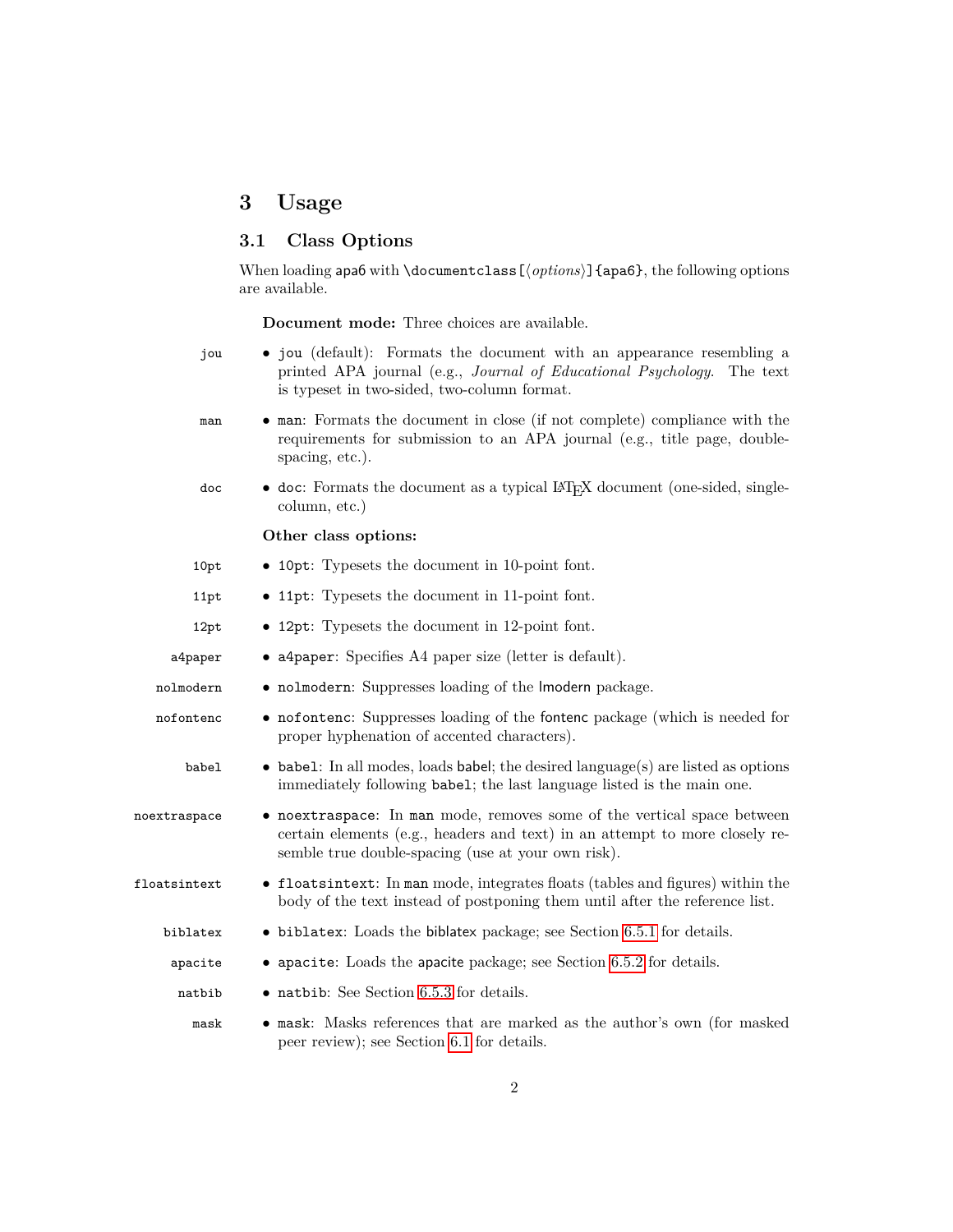| longtable  | • longtable: If you <i>must</i> use long tables (exceeding one page in length),<br>try this option (but it may not work in all contexts). Do not load longtable<br>yourself because of precedence requirements with the endfloat package. Copy<br>the file APAendfloat.cfg from the "config" folder of your apa installation<br>to the working folder of your document (not in your texmf tree), and re-<br>name it to endfloat.cfg so that endfloat will recognize it. The supplied<br>APAendfloat.cfg file will also be necessary in conjunction with the rotat-<br>ing package (and its \sideways command) to produce rotated tables; this<br>works for man mode only. For rotated tables in jou or doc mode, the rotating<br>package may be used. If sideways tables get pushed to the end of your doc-<br>ument with the floatsintext option, try using the ph! placement specifier<br>for your sideways table(s); for example, \begin{sidewaystable}[ph!]. |
|------------|------------------------------------------------------------------------------------------------------------------------------------------------------------------------------------------------------------------------------------------------------------------------------------------------------------------------------------------------------------------------------------------------------------------------------------------------------------------------------------------------------------------------------------------------------------------------------------------------------------------------------------------------------------------------------------------------------------------------------------------------------------------------------------------------------------------------------------------------------------------------------------------------------------------------------------------------------------------|
| notxfonts  | • notxfonts: In jou mode, prevents txfonts from loading, in case pslatex or<br>times is preferable for some reason.                                                                                                                                                                                                                                                                                                                                                                                                                                                                                                                                                                                                                                                                                                                                                                                                                                              |
| notimes    | • notimes: In jou mode, cancels loading txfonts or pslatex or times and uses<br>Computer Modern instead.                                                                                                                                                                                                                                                                                                                                                                                                                                                                                                                                                                                                                                                                                                                                                                                                                                                         |
| notab      | • notab: In jou mode, cancels the automatic stretching of tabular environ-<br>ments to the width of their enclosing float.                                                                                                                                                                                                                                                                                                                                                                                                                                                                                                                                                                                                                                                                                                                                                                                                                                       |
| helv       | • helv: In man mode, uses Helvetica font instead of Computer Modern.                                                                                                                                                                                                                                                                                                                                                                                                                                                                                                                                                                                                                                                                                                                                                                                                                                                                                             |
| nosf       | • nosf: In man mode, neutralizes the \helvetica command.                                                                                                                                                                                                                                                                                                                                                                                                                                                                                                                                                                                                                                                                                                                                                                                                                                                                                                         |
| tt         | • tt: In man mode, uses typewriter-like font.                                                                                                                                                                                                                                                                                                                                                                                                                                                                                                                                                                                                                                                                                                                                                                                                                                                                                                                    |
| draftfirst | • draftfirst: In all modes, places the word "DRAFT" as a watermark across<br>the first page.                                                                                                                                                                                                                                                                                                                                                                                                                                                                                                                                                                                                                                                                                                                                                                                                                                                                     |
| draftall   | • draftall: In all modes, places the word "DRAFT" as a watermark across<br>all pages.                                                                                                                                                                                                                                                                                                                                                                                                                                                                                                                                                                                                                                                                                                                                                                                                                                                                            |
|            | Class options not handled by apa6 (e.g., draft) will be passed on to the article<br>class.                                                                                                                                                                                                                                                                                                                                                                                                                                                                                                                                                                                                                                                                                                                                                                                                                                                                       |
|            | 3.2<br><b>Document Preamble</b>                                                                                                                                                                                                                                                                                                                                                                                                                                                                                                                                                                                                                                                                                                                                                                                                                                                                                                                                  |
|            | The following commands are available within the document preamble (i.e., the                                                                                                                                                                                                                                                                                                                                                                                                                                                                                                                                                                                                                                                                                                                                                                                                                                                                                     |

\title  $\bullet$  \title{\*document-title*}}: The title of the document

part of the file preceding \begin{document}).

\shorttitle  $\bullet \ \shortparallel$ \shorttitle{ $\langle short\text{-}title \rangle$ }: A shortened version of the title (for page headers)

\author • \author{h*author(s)*i}: Author name(s)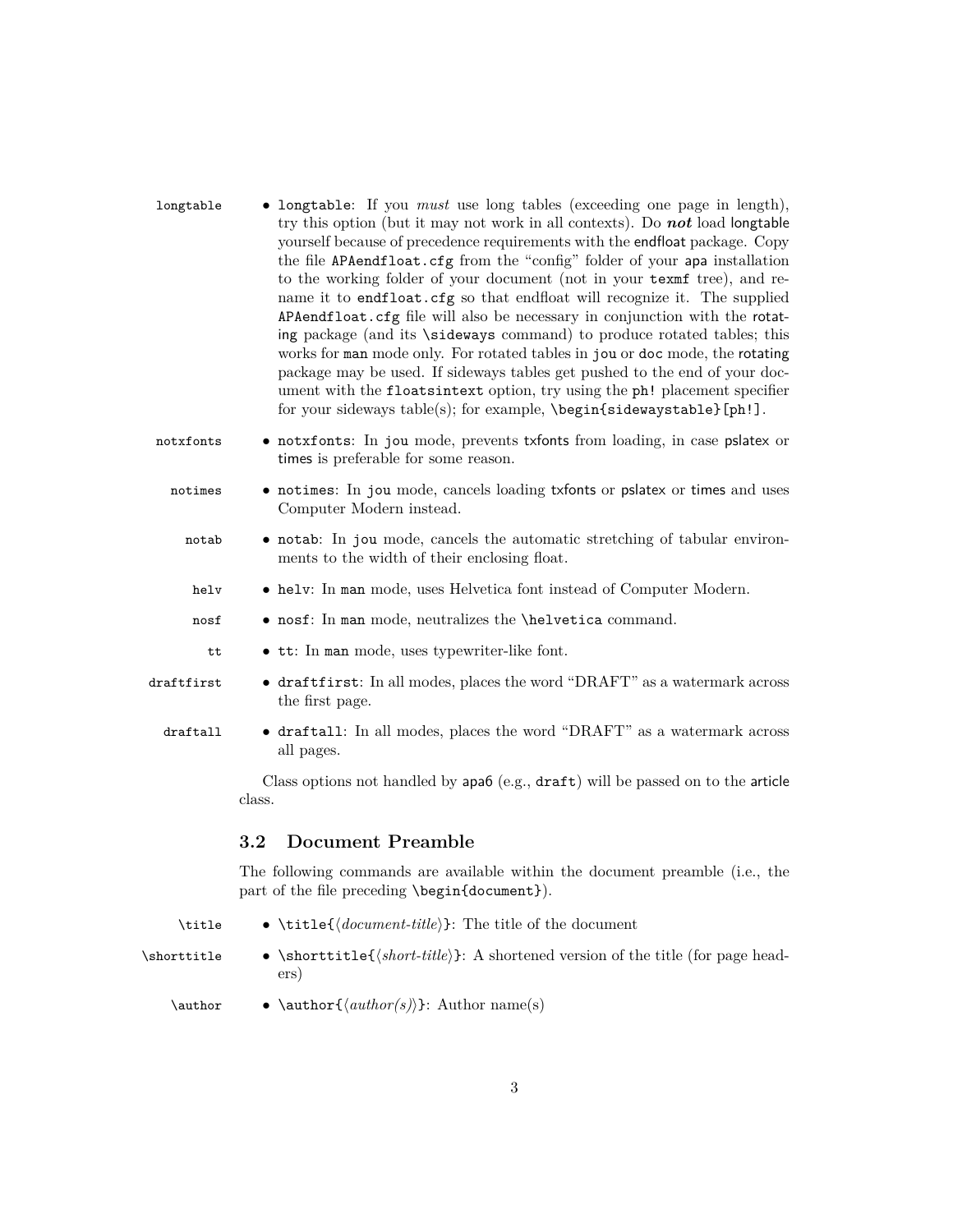|              | For authors across multiple affiliations, follow these formats, noting that au-<br>thors must be matched in sequence with their affiliations in the <b>\affiliation</b><br>command (hence multiple authors inside some braces represent multiple authors<br>from the same institution):<br>\twoauthors{First Author(s)}{Second Author(s)}<br>\threeauthors{John and Jim}{Mary and Sue}{Nick}<br>\fourauthors{Helen}{Dick}{Tracy and Larry}{James Bond}<br>$\{ \ldots \} \{ \ldots \} \{ \ldots \} \{ \ldots \}$ |
|--------------|-----------------------------------------------------------------------------------------------------------------------------------------------------------------------------------------------------------------------------------------------------------------------------------------------------------------------------------------------------------------------------------------------------------------------------------------------------------------------------------------------------------------|
| \leftheader  | • \leftheader{ $\langle author\text{-}last\text{-}name(s)\rangle$ }: Author last name(s) (for even-page<br>headers in jou mode)                                                                                                                                                                                                                                                                                                                                                                                 |
| \affiliation | • $\affilication({affiliation(s)})$ : Author affiliation(s)                                                                                                                                                                                                                                                                                                                                                                                                                                                     |
|              | For multiple affiliations, follow these formats:<br>\twoaffiliations{Affil. of 1st Author(s)}{Affil. 2nd Author(s)}<br>\threeaffiliations{U of A}{U of B}{U of C}<br>\fouraffiliations{My Company}{Your Department}{Heaven}{Earth}<br>$\{ \dots \} \{ \dots \} \{ \dots \} \{ \dots \}$                                                                                                                                                                                                                         |
| \abstract    | • \abstract{ $\langle abstract\text{!}\rangle$ }: The abstract of the article                                                                                                                                                                                                                                                                                                                                                                                                                                   |
| \keywords    | • \keywords{ $\{keywords\}$ : Keywords (typeset after the abstract) See Sec-<br>tion 6.6 for details regarding language localization of the "Keywords" label.                                                                                                                                                                                                                                                                                                                                                   |
| \authornote  | • \authornote{ $\{author\}$ : The Author Note, containing contact infor-<br>mation, acknowledgements, etc.                                                                                                                                                                                                                                                                                                                                                                                                      |
|              | Optional; use if desired:                                                                                                                                                                                                                                                                                                                                                                                                                                                                                       |
| \note        | • \note { $\langle note \cdot text \rangle$ }: Notation of manuscript date or other information de-<br>sired beneath the affiliation line                                                                                                                                                                                                                                                                                                                                                                       |
| \journal     | • \journal{ $\langle journal\text{-}name\rangle$ }: Journal name or other note; typeset in the top<br>left header of page $1$ (jou and doc modes only); to change the starting<br>page to a number other than 1, insert the following line immediately after<br>\maketitle:<br>$\setminus$ setcounter{page}{ $\langle custom\text{-}page\text{-}number\rangle$ }                                                                                                                                                |
| \volume      | • \volume{ $\langle journal-volume\rangle$ }: Volume, number, pages; typeset in the top left                                                                                                                                                                                                                                                                                                                                                                                                                    |
|              | header in jou and doc modes, underneath the content of \journal                                                                                                                                                                                                                                                                                                                                                                                                                                                 |
| \ccoppy      | • $\cospy{\langle \textit{copright-notice} \rangle}$ : Copyright notice, etc.; typeset in the top right<br>header of page 1 (jou and doc modes only)                                                                                                                                                                                                                                                                                                                                                            |
| \copnum      | • \copnum{ $\langle more-copy right-info\rangle$ }: Any additional text needed; typeset in the<br>top right header in jou and doc modes, underneath the content of \ccoppy                                                                                                                                                                                                                                                                                                                                      |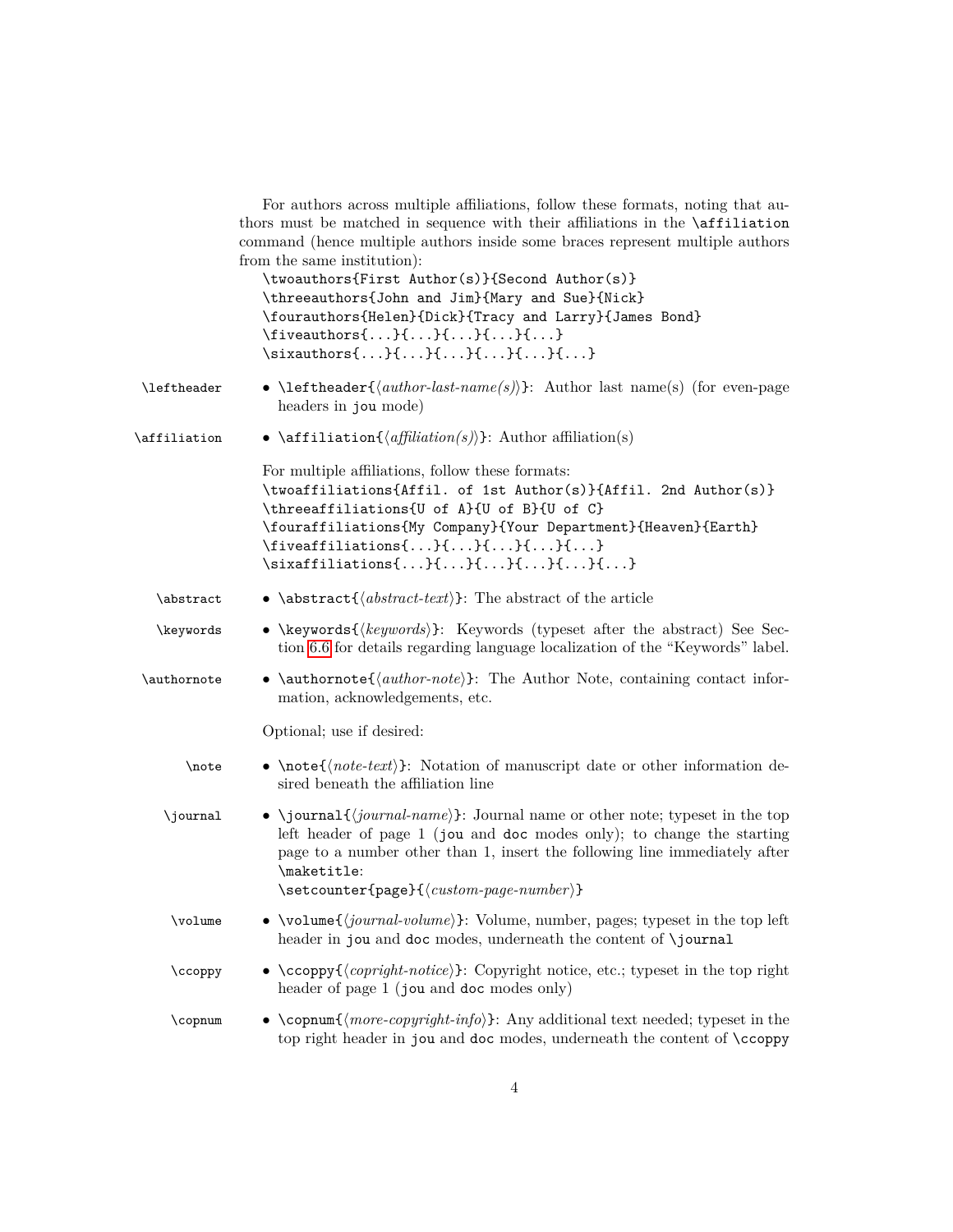#### **3.3 Maketitle**

\maketitle The \maketitle command formats the document title, page headers, author list, author affiliations, Author Note (if provided), abstract according to whether jou, man, or doc mode has been specified. This command should be on the line after \begin{document}, with the first line of text immediately following the \maketitle line (no blank lines).

### **3.4 Heading Levels**

Heading levels are automatically formatted using the following standard LAT<sub>E</sub>X commands:

| \section       | • \section{ $\langle title \rangle$ }        |
|----------------|----------------------------------------------|
| \subsection    | $\bullet$ \subsection{ $\{title\}$ }         |
| \subsubsection | • \subsubsection ${ \langle title \rangle }$ |
| \paragraph     | • \paragraph $\{\langle title \rangle\}$     |
| \subparagraph  | • \subparagraph $\{\langle title \rangle\}$  |

Please note that sections cannot be  $\ref{d}$  since APA style does not use numbered sections. So \label commands are unnecessary unless you wish to use \refname.

#### **3.5 Enumeration**

\end{APAenumerate} Blah blah blah

Several forms of enumeration are provided, as follows.

```
\begin{seriate} Blah blah blah
      \end{seriate} \begin{seriate}
                         \item first item,
                         \item second item.
                      \end{seriate}
                      Blah blah blah
                   results in:
                      Blah blah blah (a) first item, (b) second item. Blah blah blah
\begin{APAenumerate} Blah blah blah
 \end{APAenumerate} \begin{APAenumerate}
                        \item first item ... ... ... continue continue
                         \item second item ... ... ... continue continue
```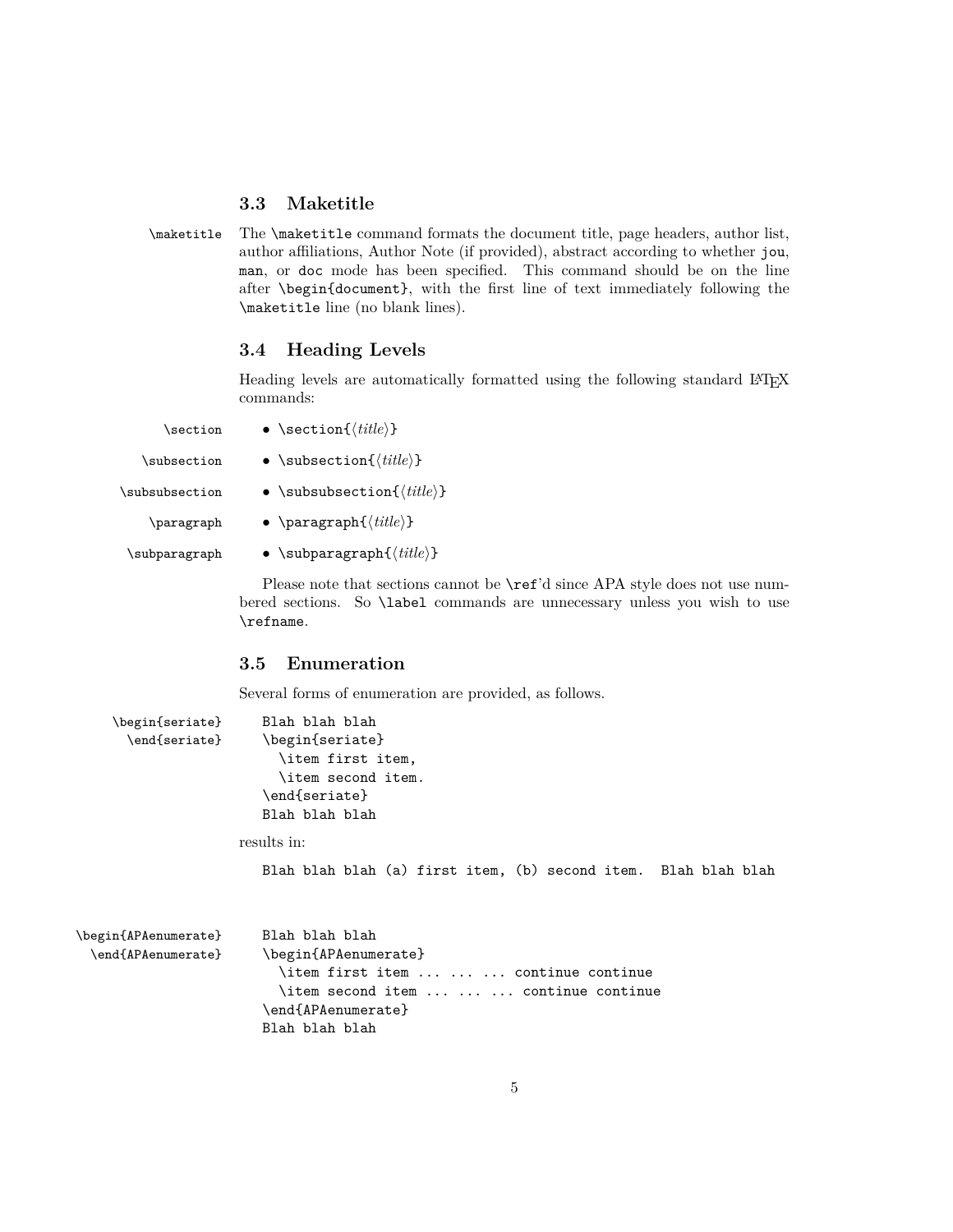```
results in:
                     Blah blah blah
                          1. first item ... ... ...
                     continue continue
                          2. second item \cdots \cdots ...
                     continue continue
                     Blah blah blah
\begin{APAitemize} Blah blah blah
 \end{APAitemize} \begin{APAitemize}
                       \item first item ... ... ... continue continue
                       \item second item ... ... ... continue continue
                     \end{APAitemize}
                     Blah blah blah
                  results in:
                     Blah blah blah
                         o first item ... ... ...
                     continue continue
                          o second item ... ... ...
```
In addition to the above, all standard LAT<sub>E</sub>X enumeration environments are available (e.g., enumerate and itemize).

#### **3.6 Other Macros**

continue continue Blah blah blah

| \begin{figure*}<br>\end{figure*}<br>\begin{table*}<br>\end{table*} | • When a figure is too wide for a single column (in jou mode), use<br>\begin{figure*} and \end{figure*} instead of the non-starred version.<br>The same applies with \begin{table*} and \end{table*}. When using<br>double-column tables or figures (jou mode), use the <b>\centering</b> command;<br>for example: |
|--------------------------------------------------------------------|--------------------------------------------------------------------------------------------------------------------------------------------------------------------------------------------------------------------------------------------------------------------------------------------------------------------|
|                                                                    | \begin{table*}<br>\centering<br>\begin{threeparttable}                                                                                                                                                                                                                                                             |
| \fitfigure                                                         | • \fittigure[ $\langle height \rangle$ ]{ $\langleeps\text{-}filename \rangle$ }: Automatically fit a postscript fig-<br>ure; use instead of \includegraphics                                                                                                                                                      |
| \fitbitmap                                                         | • \fitbitmap[ $\{height\}$ ]{ $\{eps\$ -filename}}: Same as \fitfigure but won't<br>scale figure in <b>\man</b> mode for best reproduction of bitmap figures                                                                                                                                                       |
| \tabfnm                                                            | • \tabfnm{a}: Place a superscript footnote mark inside a table cell. Any<br>series of unique identifiers can be used in place of <b>a</b> .                                                                                                                                                                        |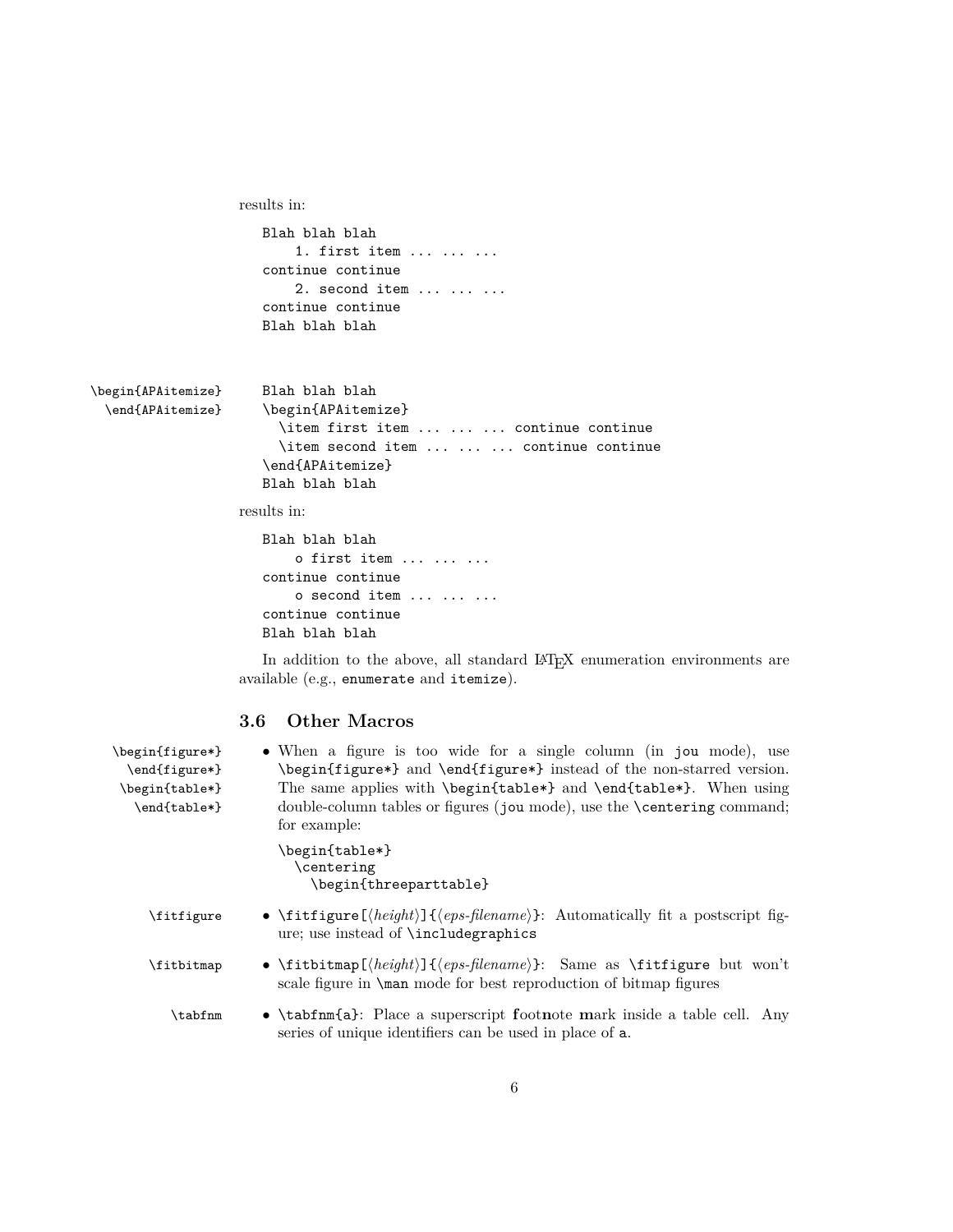| \tabfnt | • \tabfnt{a}{ $\{footnote\text{·}$ }: Within table footnotes, specify the footnote |  |
|---------|------------------------------------------------------------------------------------|--|
|         | text for \tabfnm{a}                                                                |  |

\apavector • \apavector{*\symbol*}: Format the {*\symbol*}} as a vector by APA rules

#### **3.7 Appendices**

- \appendix \appendix: Begins the appendices portion of the document
	-
- \section \section{h*appendix-title*i}: Begins each appendix

Because appendices are numbered (with letters!) you may establish a label for each appendix (e.g., \label{app:xxx}); when there is more than one appendix, use Appendix~\ref{app:xxx} within the main body of the text to refer to that appendix. (Of course, if there is only one appendix, simply refer to it as the Appendix.)

## **4 Known Limitations**

- There is a limit of six affiliations for authors (but an unlimited number of authors across those six affiliations).
- The APAenumerate environment does not nest properly.

## **5 Development of apa6**

The base code for this class is the apa class, which in turn was based upon other sources. In order to comply with 6th Edition criteria, certain changes had to be made to update the apa code.

#### **5.1 Section Headings**

Most prominently, the formatting of section headings had to be altered. The 6th Edition specifies a more straightforward series of heading levels than previous editions did. Briefly, the top-level heading is now boldfaced and centered, upperand lower-case, no matter now many levels of heading are in the document; other heading levels have similar specifications. The apa6 class utilizes code (with permission) from the apa6e class to comply with all of these specifications.

#### **5.2 Float Placement**

The placement of floats (i.e., tables and figures) within an APA-style manuscript has also changed. The 6th Edition requires that tables and figures (in that order) be placed after the references but before the appendices. This creates a bit of a conundrum as to what should happen with tables or figures that are ultimately typeset within an appendix. The choices we are left with are to place appendix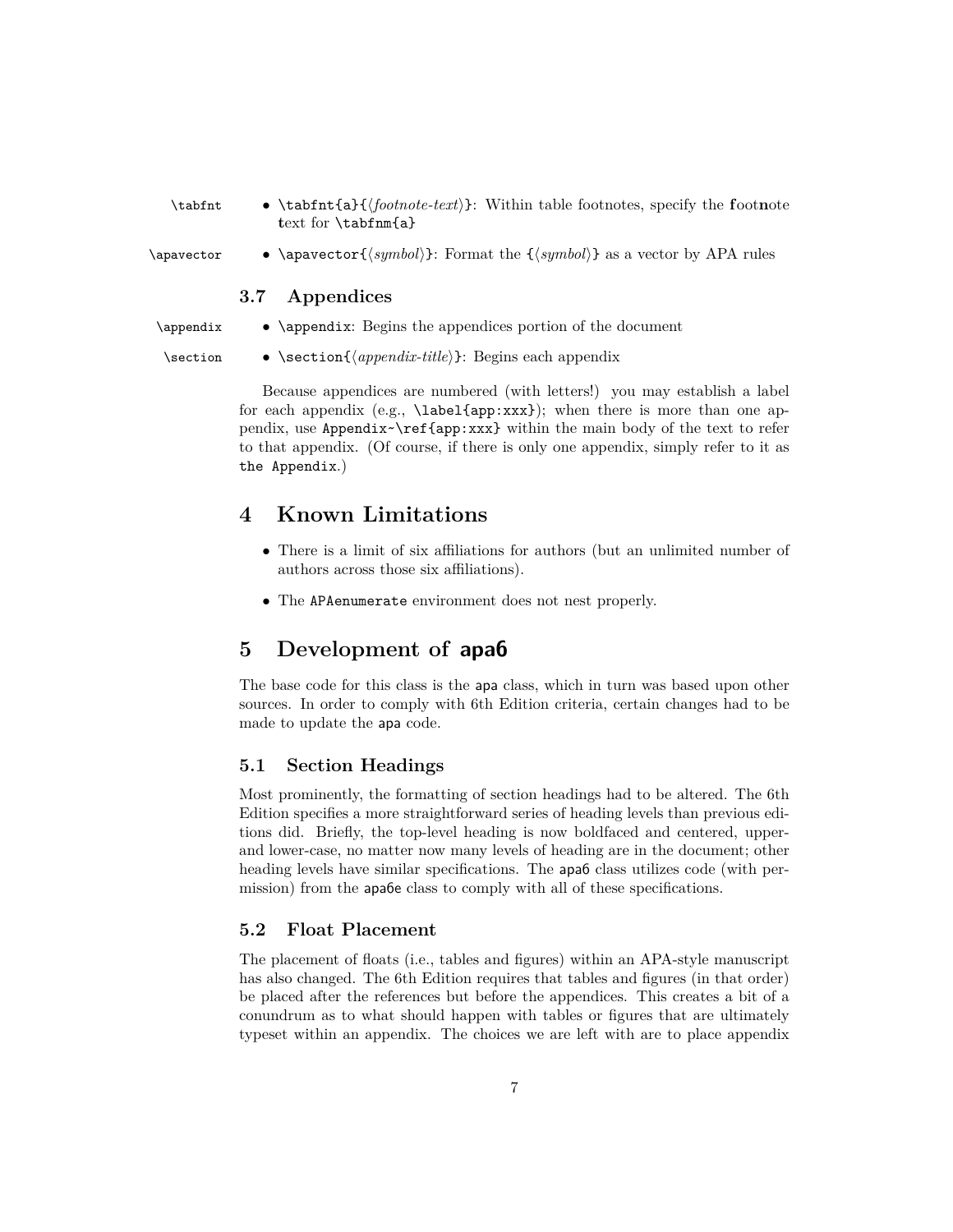floats (a) along with the floats from the main part of the manuscript, which would mean that appendix floats appear prior to the point at which they are mentioned; (b) within the appendices themselves, which is not consistent with how floats in the main part of the manuscript are handled; or (c) in a separate float section that follows the appendices, which results in two float sections. Obviously none of these choices is satisfactory, so I posed the question to APA's Style Expert. He responded that at least for APA's journals "it doesn't matter whether appendix tables are submitted with text tables or separately, as long as they are numbered correctly (e.g., Table A1, Table B1, etc.)" (J. Hume-Pratuch, personal communication, June 15, 2011). Therefore, apa6 takes the most straightforward approach and includes all appendix floats within the body of the relevant appendix. This also has the advantage of making appendices more readable.

Because the 6th Edition requires figure captions to be printed on the same page as their respective figures, there are no more Figure Captions pages.

#### **5.3 Author Note**

According to 6th Edition guidelines, Author Notes are placed on the title page of manuscripts.

## **6 New features**

In addition to providing compatibility with the 6th Edition of the *Manual*, several new features have been implemented beyond those available in the apa class.

#### <span id="page-7-0"></span>**6.1 Masked References**

When manuscripts are sent out for review, they customarily must have all identifying information stripped so that reviewers do not know who the author of the mask manuscript is. The new mask option suppresses the output of the author's name and affiliation, the author note, and any references that are marked as being the author's own.

To specify a reference that is to be masked with the mask option, simply prepend mask to the desired citation command (e.g.,  $\text{masked of } \cite{$ ). Supported bibliography packages are biblatex, apacite, and natbib. The specific masking commands are shown in Table [1.](#page-8-0) Prenotes and postnotes for citations are supported with both biblatex and natbib; however, they are not supported with the apacite package.

To mask citations that have been prepended with mask (and the corresponding bibliography entries), the name of the bibliography package must also be passed in as an option on the \documentclass line, in addition to the mask option. For example, \documentclass[jou,biblatex,mask]{apa6}. (But as explained later, the biblatex option is the default and is therefore not required, even with the mask option.)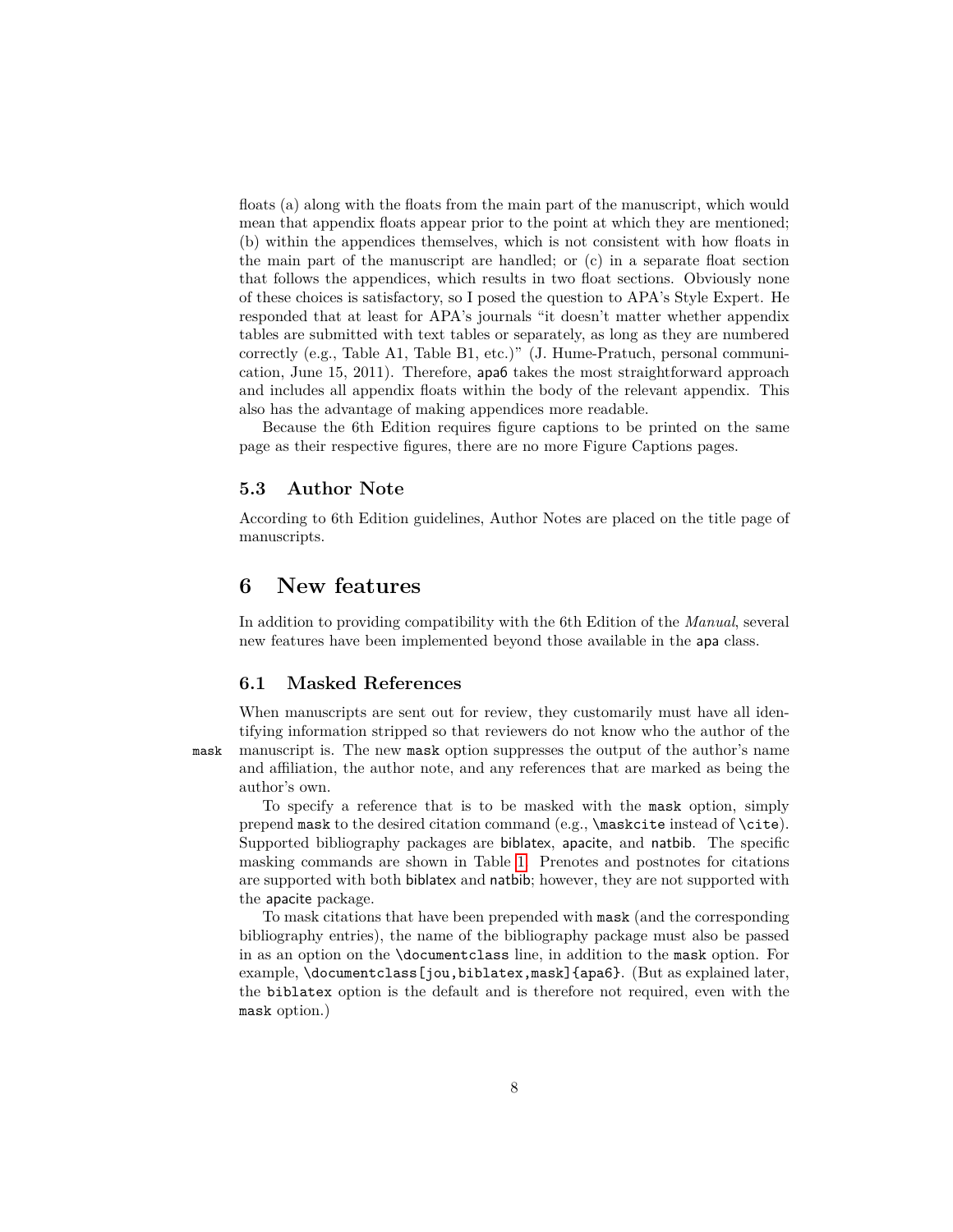|                     |                                 | Table 1. Dupported masking commands |                                |
|---------------------|---------------------------------|-------------------------------------|--------------------------------|
| Unmasked Result     | Masking Commands                |                                     |                                |
|                     | apacite                         | natbib                              | biblatex                       |
| (van Dijk, 2001)    | \maskcite                       | \maskcitep                          | \maskparencite                 |
| $(Van\ Dijk, 2001)$ |                                 | \maskCitep                          | $\texttt{\textbackPar}$ encite |
| van Dijk, 2001      | \maskciteNP                     | \maskcitealp                        | \maskcite                      |
| Van Dijk, 2001      |                                 | \maskCitealp                        | \maskCite                      |
| van Dijk $(2001)$   | $\backslash$ maskcite $\Lambda$ | \maskcitet                          | <b>\masktextcite</b>           |
| Van Dijk (2001)     |                                 | \maskCitet                          | \maskTextcite                  |
| van Dijk            | $\backslash$ maskciteauthor     | $\texttt{\textbackciteauthor}$      | $\texttt{\textbackciteauthor}$ |
| Van Dijk            |                                 | $\backslash$ mask $C$ iteauthor     | \maskCiteauthor                |
| (2001)              | \maskciteyear                   | \maskciteyearpar                    |                                |
| 2001                | \maskciteyearNP                 | \maskciteyear                       | \maskciteyear                  |

<span id="page-8-0"></span>Table 1: Supported masking commands

**Be warned**, however, that if you have previously generated .bbl, etc., files without the mask option applied, those files must be deleted or re-written before LATEX-ing with the mask option—otherwise, you will see the to-be-masked entries showing up in the bibliography.

Masked citations are replaced with the text, *(2 citations removed for masked review)* (in the case of two masked citations). The corresponding entries in the References section are also suppressed.

There is no need to revise the masked citations when removing the mask option for final production. The citations that were previously masked will not be masked in the absence of the mask option.

#### **6.2 Repositioned Floats**

When revising and proofreading a manuscript, it is most helpful to have the tables and figures readily available (rather than turning most of the way to the end floatsintext of the manuscript to access them). The floatsintext option (specified in the \documentclass line) will integrate tables and figures approximately where they are mentioned in the text. This is available only with the man option, of course, because the other formats already have floats integrated with the text.

### **6.3 User-defined Font Size**

10pt Users can now select from the font-size options available in standard LATEX 11pt (10pt, 11pt, 12pt) by including the appropriate option (e.g., 10pt) in the

12pt \documentclass line. The default font size is 10pt for jou mode, 11pt for doc mode, and 12pt for man mode.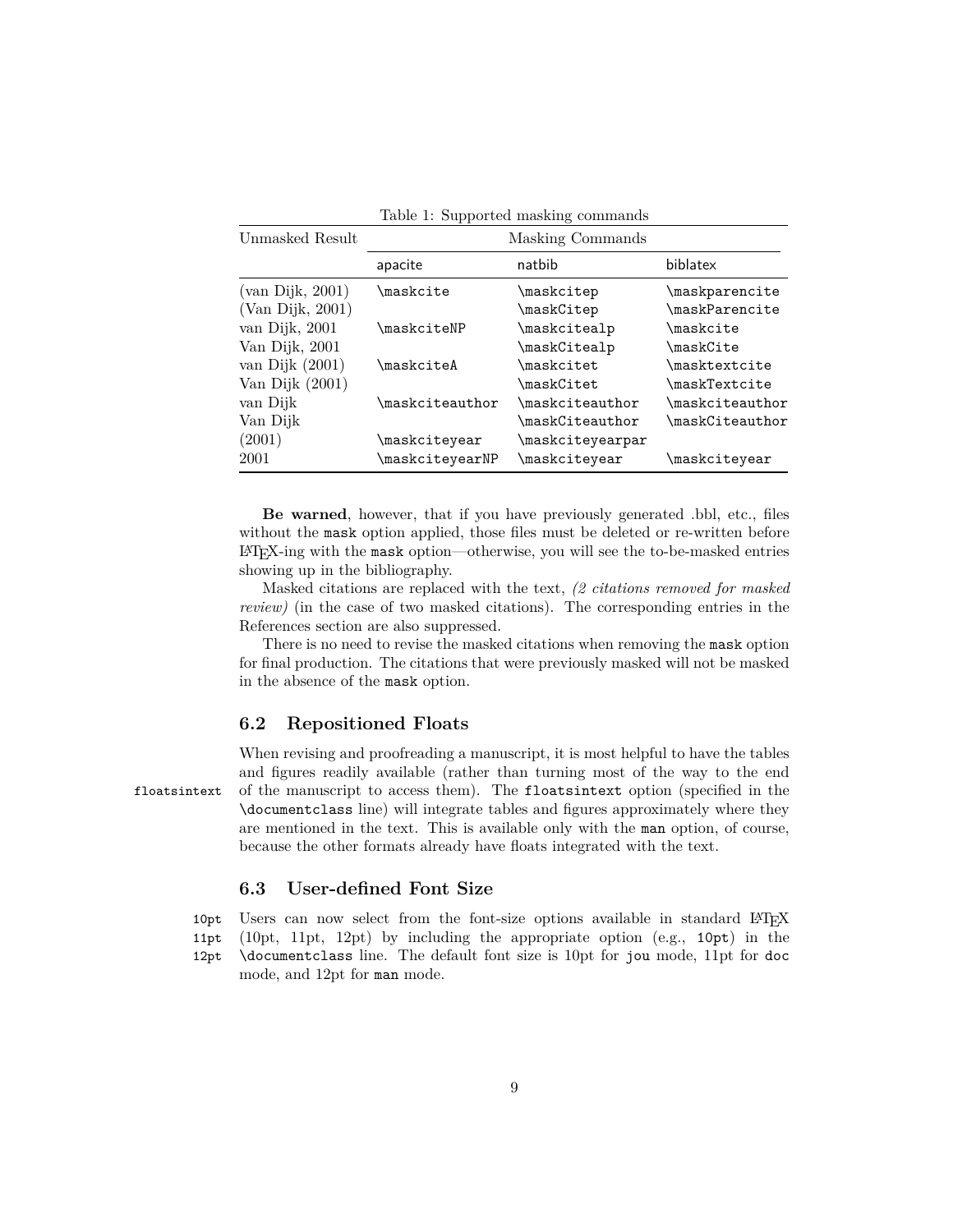### **6.4 Watermark**

If desired, a "DRAFT" watermark can be placed on either the first pages or all draftfirst pages of the document with the draftfirst and draftall options, respectively. draftall The text, font size, angle, and lightness of the text can all be modified using commands explained in the draftwatermark documentation. Also loads the everypage package.

### **6.5 Flexible Bibliographies**

The apa6 class supports three bibliography packages: biblatex, apacite, and natbib.

#### <span id="page-9-0"></span>**6.5.1 biblatex**

biblatex Biblatex is the most APA-compliant bibiliography package. The biblatex option directs apa6 to load the biblatex package with the following options: style=apa6,sortcites=true,sorting=nyt; however, the \DeclareLanguageMapping and **\addbibresource** commands will need to be specified by the user within the document preamble. Please note that the biblatex-apa6 package must be installed (but not explicitly loaded) for 6th Edition compatibility. In the absence of bibliographic options, apa6 will mask references using biblatex commands if the mask option is specified. In other words, the only reason to use the biblatex option is to have apa6 automatically load the biblatex package.

#### <span id="page-9-1"></span>**6.5.2 apacite**

apacite The apacite package is loaded if the apacite option is specified. This option also informs apa6 to mask references using apacite commands if the mask option is specified. **The apacite package is** *not* **loaded by default.**

#### <span id="page-9-2"></span>**6.5.3 natbib**

natbib Specifying the natbib option implicitly loads apacite and natbib and directs apa6 to mask references using natbib commands if the mask option is specified.

#### <span id="page-9-3"></span>**6.6 Keywords**

Many journals (including APA journals) request authors to provide keywords for \keywords their manuscripts to facilitate electronic indexing. apa6 introduces the \keywords command. If provided, keywords will be displayed on a line beneath the abstract. For languages other than English, the 'Keywords' label can be localized by modifying the appropriate configuration file (in the 'config' folder of the apa6 installation).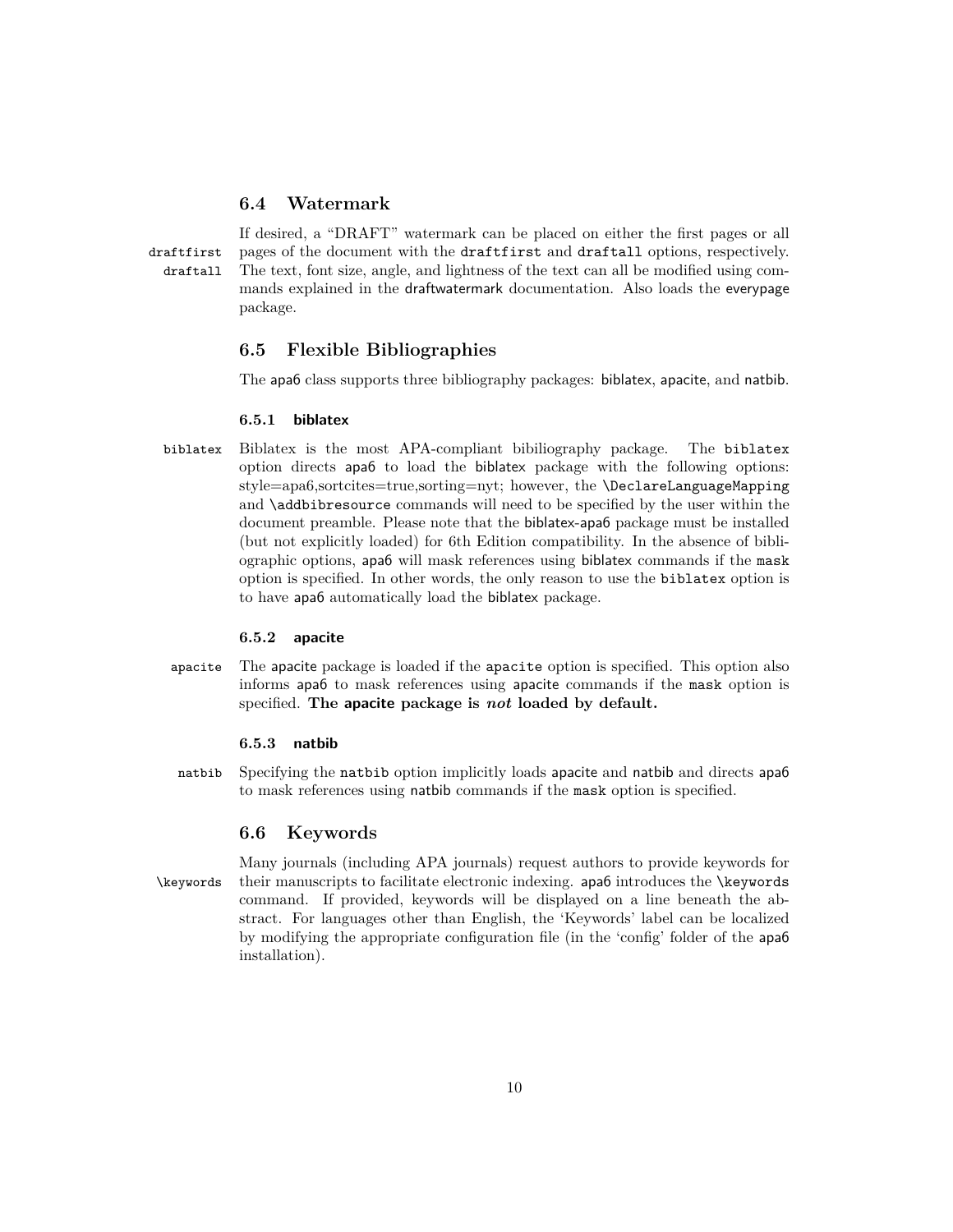#### **6.7 Converting to Microsoft Word <sup>R</sup>**

A common requirement for manuscript submission is that the document be in Microsoft Word $(\mathbb{R})$  format. LAT<sub>EX</sub> provides no easy way to convert to Word in APA format. Several conversion utilities are available, but after researching and testing several of them, it seems that most of them—besides being incredibly challenging to implement—are incapable of formatting anything close to APA style. One software package clearly stands out from the group, however: Chikrii Softlab's TeX2Word<sup>TM</sup> (<http://www.chikrii.com/products/tex2word/>; compatible with Microsoft Windows $\circledR$  only). The distinct advantage of this software is that it is extensible, allowing customizable interpretation of LAT<sub>EX</sub> commands in a user-specified file—which is exactly what I have created for apa6. The file apa6.ptex is included in the "pseudoTeX" subfolder of the apa6 installation. After installing TeX2Word (a 30-day trial period is available), find its "pseudoTeX" folder (which contains all the .ptex files automatically generated by TeX2Word), and copy apa6.ptex into that folder. To convert your apa6 LATEX document, start Microsoft Word (it must be 32-bit) and open your apa6 document just as you would open any other document in Word. The conversion process will run automatically and a mostly-ready document will be produced. Formatting of the title page, abstract page, section headings, double-spacing, table and figure captions, boldfaced and italicized text are all handled by the converter. Instructions for finishing the conversion process will be displayed on the title page of the converted document. Mostly this involves moving floats (tables and figures) to their places toward the end of the manuscript, some table re-formatting, and editing of bibliographic information. If you wish to have this editing more automated, you can open Word's Visual Basic Editor and import the "TeX2WordForapa6.bas" file (from the "pseudoTeX" subfolder of the apa6 installation) as a new module, delete the lines beginning with percent signs at the top and bottom of the module, then run its FormatTex2WordDocument macro. This will complete all of the above steps and configure the bibliographic information as temporary citations that EndNote can then interpret (see below for details). However, some minor editing is still necessary (e.g., table titles and footnotes are not moved). For more efficient use of this macro, create a new Word document, open the Visual Basic Editor (VBE) and import the "TeX2WordForapa6.bas" file as a new module (be sure to delete all lines beginning with two percent signs); close the VBE and save the document in your "Word Startup" folder. Then the FormatTex2WordDocument macro will be available from the Macros dialog in Word for all documents.

The major weakness of TeX2Word at the moment is a near-total lack of support for bibliographic packages. Version 2.0 of apa6 introduced mechanisms in the apa6.ptex file and the FormatTex2WordDocument macro to establish compatibility with EndNote for handling bibliographic citations and the reference list when using TeX2Word. The process works as follows: (a) in Word, open your .tex file and let TeX2Word do the conversion; (b) run the FormatTex2WordDocument macro as described above to convert citations to a format that EndNote recognizes as "temporary citations"; (c) go to the EndNote toolbar within Word and run "Update Citations and Bibliography"; for each temporary citation, EndNote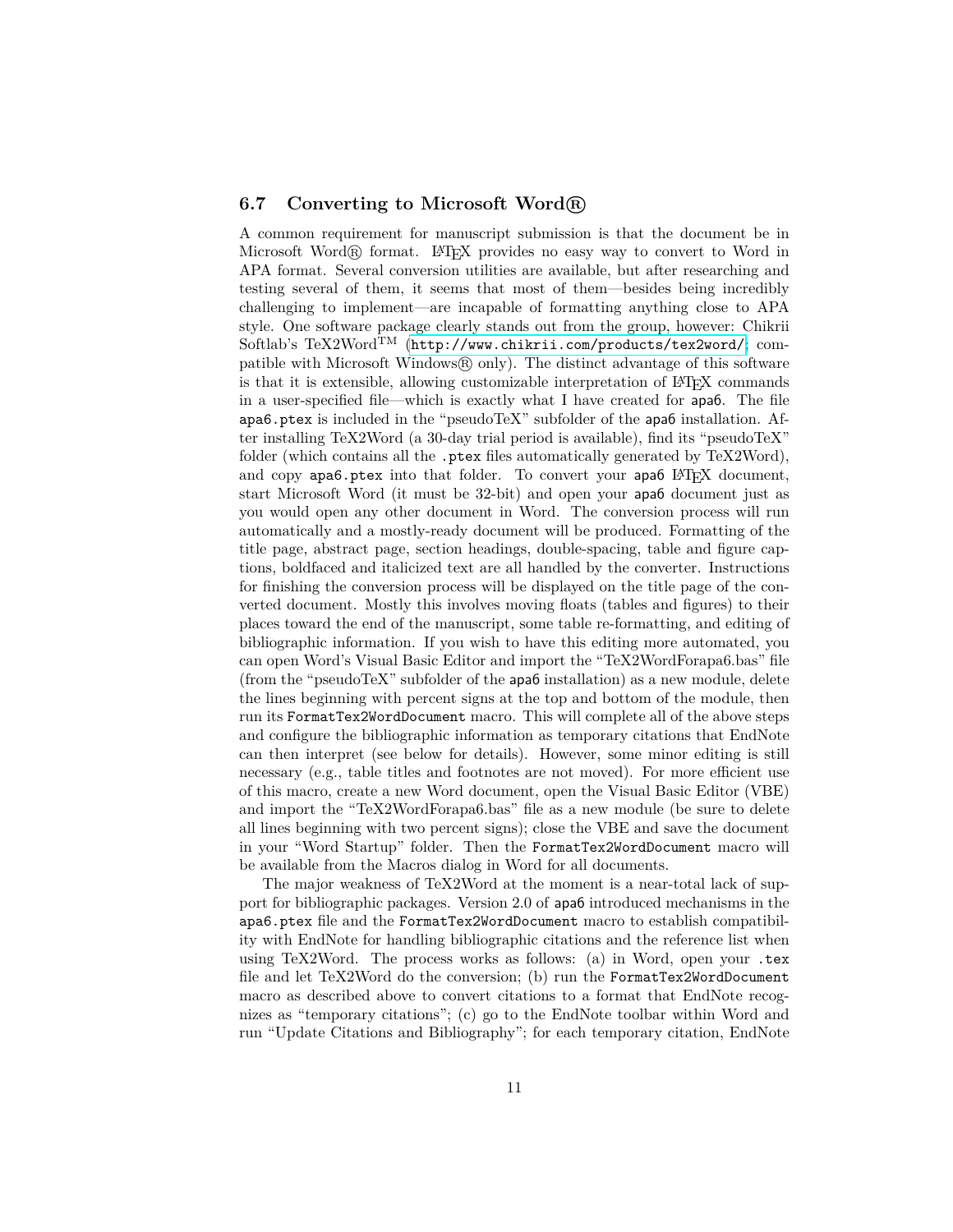will present a dialog containing the matched references from the EndNote library; for each matched reference, click "Insert"; (d) after all citations have been resolved and EndNote has generated the References list at the end of the document, move the References list to the proper position if needed (i.e., when there are appendices, tables, or figures). Unfortunately, this workaround does mean that duplicate databases will need to be maintained in both a .bib file and an EndNote library that contain common BibTEX keys for each reference. To work properly, one modification is necessary to the user preferences in EndNote: un-check the "Omit Author and/or Year from formatted citation if removed from temporary citation" option (in the "Formatting" section of EndNote preferences).

It's well worth experimenting with the 30-day trial of TeX2Word, and perhaps even worth finding—or borrowing—a Windows machine if you don't have one readily available (the conversion process does not require a TEX installation to be present).

## **7 Dependencies**

apa6 automatically loads the following packages. If these packages are not already installed, producing the first apa6 document could take a few minutes while these packages are downloaded and installed.

- apacite: bibliography package; used only if the apacite or natbib option has been specified
- biblatex: bibliographic package; used only if the **biblatex** option has been specified
- biblatex-apa6: bibliographic package; this package must must be installed (but not explicitly loaded) for 6th Edition compatibility
- booktabs: formats tables that are much more attractive than the standard LATEX tables
- caption: formats table and figure captions
- draftwatermark: includes a "DRAFT" watermark; used only if the draftfirst or draftall options are specified (draftwatermark automatically loads everypage
- endfloat: handles placing tables and figures at the end of a manuscript; used only with the man option
- etoolbox: provides low-level hooks needed to detect user-loaded packages
- fancyhdr: formats page headers
- float: handles floats placed within text; used only when the man and floatsintext options are both specified biblatex package (when loaded by the user in the document preamble) in time to set the "References" heading to non-boldface; used only if no bibliographic options have been specified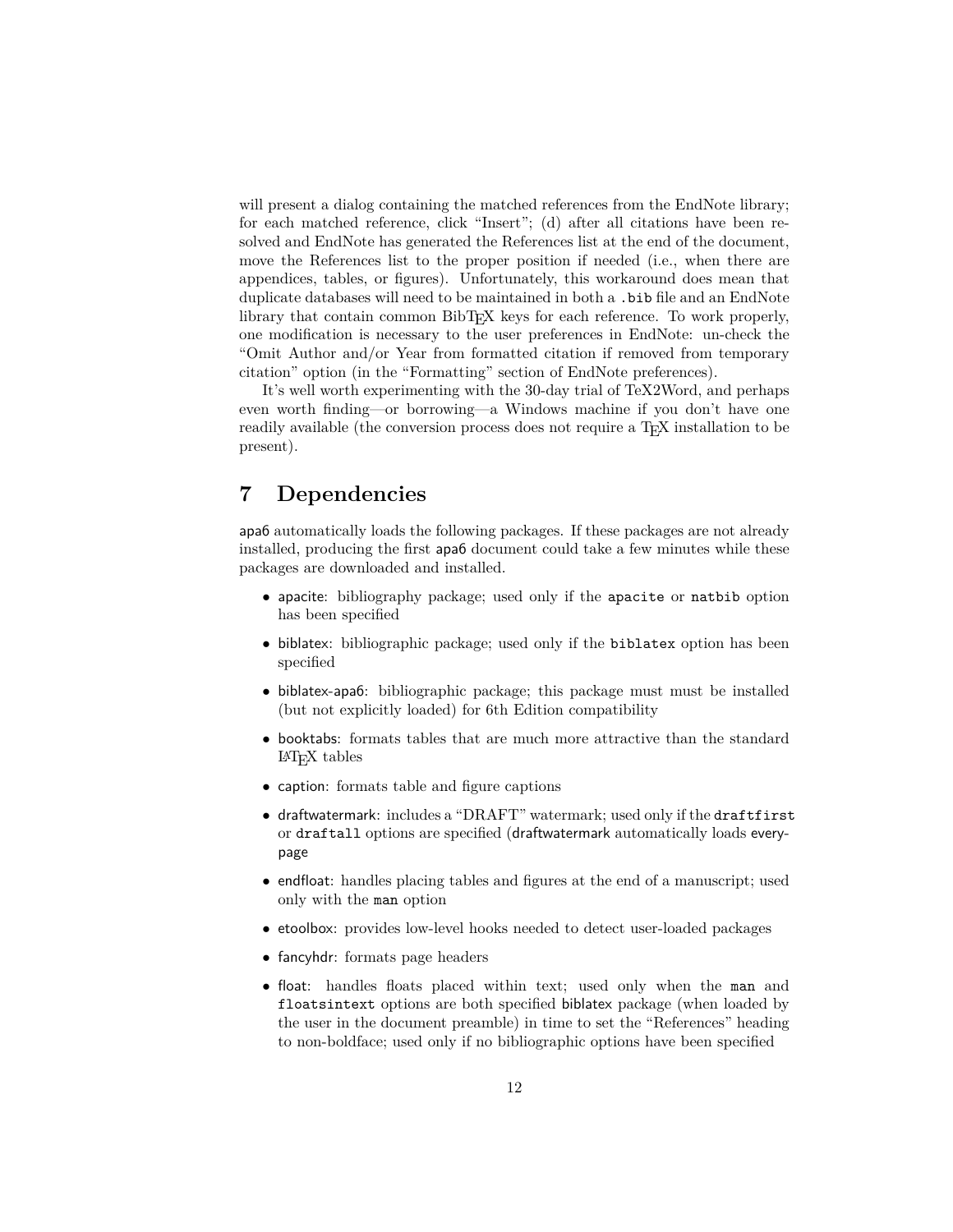- geometry: formats margins
- graphicx: allows inclusion of figures
- longtable: formats tables that exceed one page in length; loaded only if the longtable option is specified. Also loads the array package.
- lmodern: needed for proper default text size for draft watermark, so used on all documents; may be suppressed from loading with option nolmodern
- substr: counts masked references; used only if the mask option is specified
- threeparttable: produces nicely formatted table notes that comply with APA style. See longsample.tex (in the "samples" subfolder of the apa6 installation; specifically, Appendix B in that document) for how to set up a table with notes
- times: for math definitions

## **8 Examples**

Sample documents are included with this class; look in the "samples" subfolder of your installation. The source and output for shortsample.tex are reproduced on the following pages for quick reference.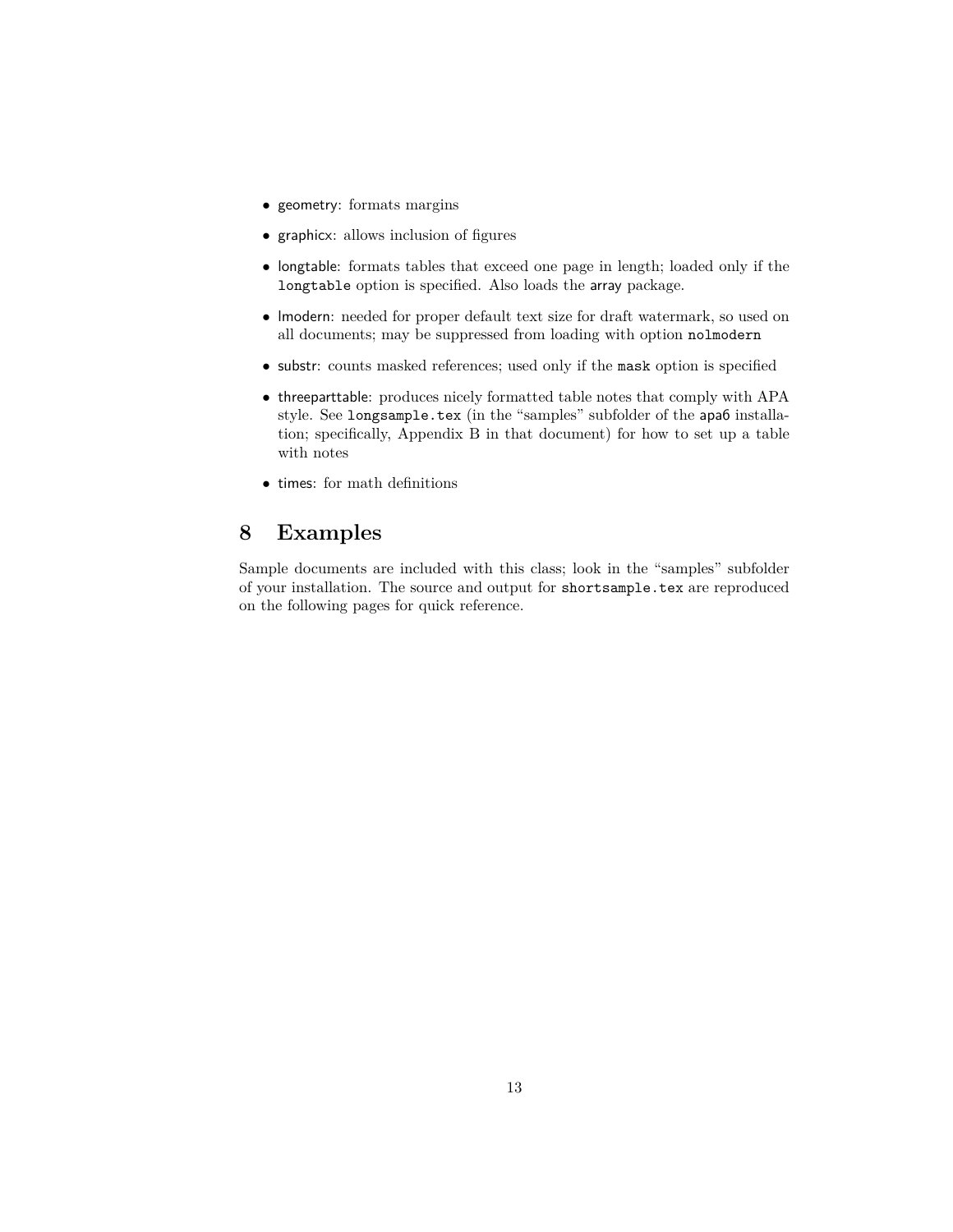#### **8.1 shortsample.tex**

```
\documentclass[jou]{apa6}
```
\usepackage[american]{babel}

```
\usepackage{csquotes}
\usepackage[style=apa6,sortcites=true,sorting=nyt,backend=biber]{biblatex}
\DeclareLanguageMapping{american}{american-apa}
\addbibresource{bibliography.bib}
\title{Sample APA-Style Document Using the \textsf{apa6} Package}
\author{Brian D.\ Beitzel}
\affiliation{SUNY Oneonta}
\leftheader{Beitzel}
\abstract{This demonstration paper uses the \textsf{apa6} \LaTeX\
  class to format the document in compliance with the 6th Edition of
  the American Psychological Assocation's \textit{Publication Manual.}
  The references are managed using \textsf{biblatex}.}
\keywords{APA style, demonstration}
\begin{document}
\maketitle
We begin with \textcite{Shotton1989}. We can also cite this work in
parenthesis, like this: \parencite{Shotton1989}.
A three-author paper \parencite[e.g.,][]{Lassen2006} lists all
three authors for the first citation, then only the first author
on all subsequent citations \parencite{Lassen2006}.
Note the use of five heading levels throughout this demonstration
Method section.
\section{Method}
\subsection{Participants}
We had a lot of people in this study.
\subsection{Materials}
Several materials were used for this project. Some of them were
already created for prior research.
\subsubsection{Paper-and-Pencil Instrument}
We used an instrument that we found to be highly successful.
\paragraph{Reliability}
The reliability of this instrument is extraordinary.
```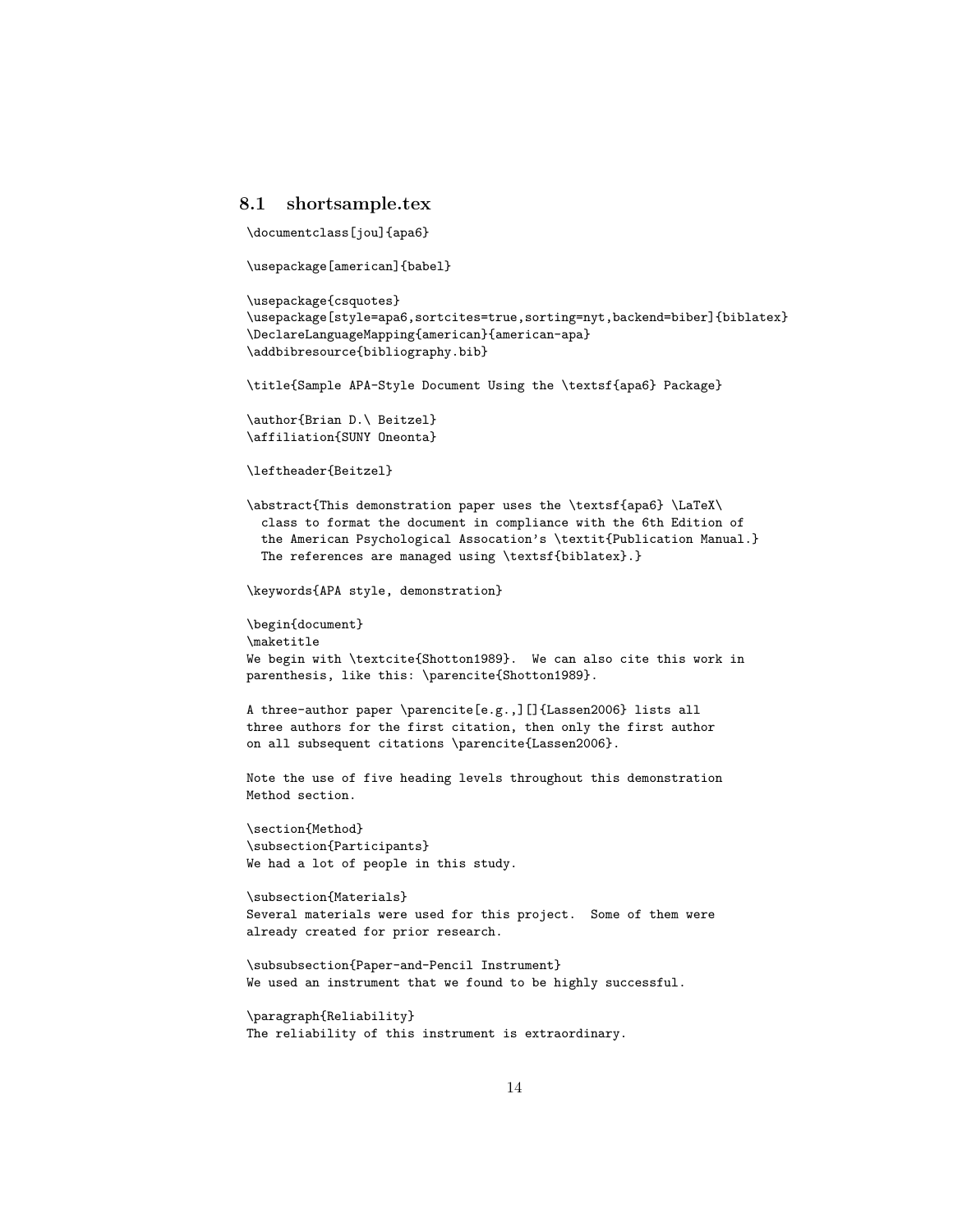```
\paragraph{Validity}
We now discuss the validity of our instrument.
\subparagraph{Face validity} The face validity is exceptionally
strong. Everyone should be impressed.
\subparagraph{Construct validity} Also very strong.
\subsection{Design}
This section describes the study's design.
\subsection{Procedure}
The procedure was fairly straightforward, yet required
attention to detail.
\section{Results}
Table \ref{tab:ComplexTable} contains some sample data. Our
statistical prowess in analyzing these data is unmatched.
\begin{table}[htbp]
  \vspace*{2em}
  \begin{threeparttable}
    \caption{A Complex Table}
    \label{tab:ComplexTable}
    \begin{tabular}{@{}lrrr@{}} \toprule
   Distribution type & \multicolumn{2}{l}{Percentage of} & Total number \\
                     & \multicolumn{2}{l}{targets with} & of trials per \\
                     & \multicolumn{2}{l}{segment in} & participant \\ \cmidrule(r){2-3}
                                 & Onset & Coda & \\ \midrule
   Categorical -- onset\tabfnm{a} & 100 & 0 \& 196 \\
   Probabilistic \& 80 \& 20\tabfnm{*} & 200 \\
   Categorical -- coda\tabfnm{b} & 0 & 100\tabfnm{*} & 196 \\\midrule
    \end{tabular}
    \begin{tablenotes}[para,flushleft]
       {\small
           \textit{Note.} All data are approximate.
           \tabfnt{a}Categorical may be onset.
           \tabfnt{b}Categorical may also be coda.
           \tabfnt{*}\textit{p} < .05.
           \tabfnt{**}\textit{p} < .01.
        }
    \end{tablenotes}
  \end{threeparttable}
\end{table}
\section{Discussion}
This is a lengthy and erudite discussion. It demonstrates amazing
```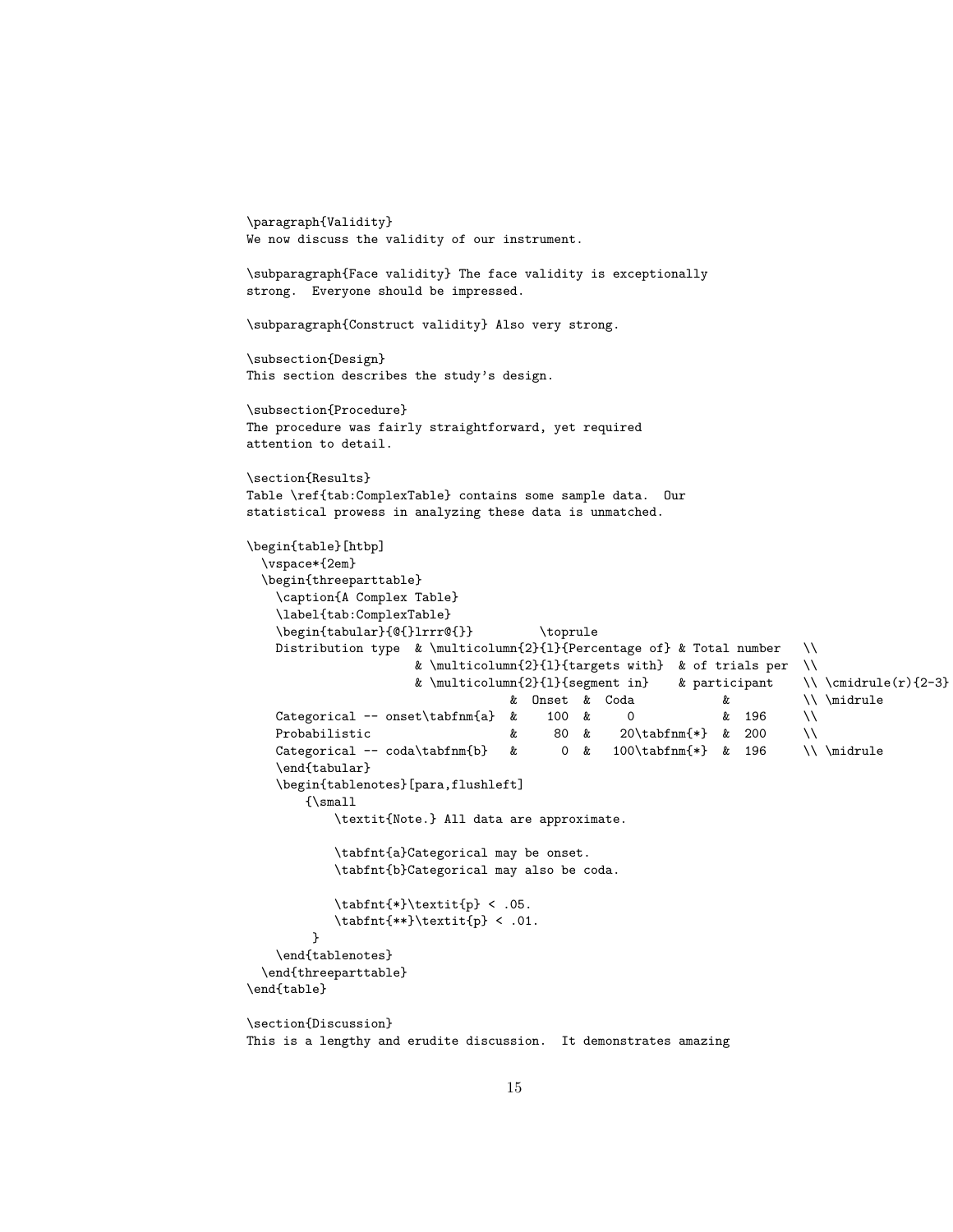skill in interpreting the results for the masses.

 $\verb|\printbibliography|$ 

 $\verb|\end{document}|$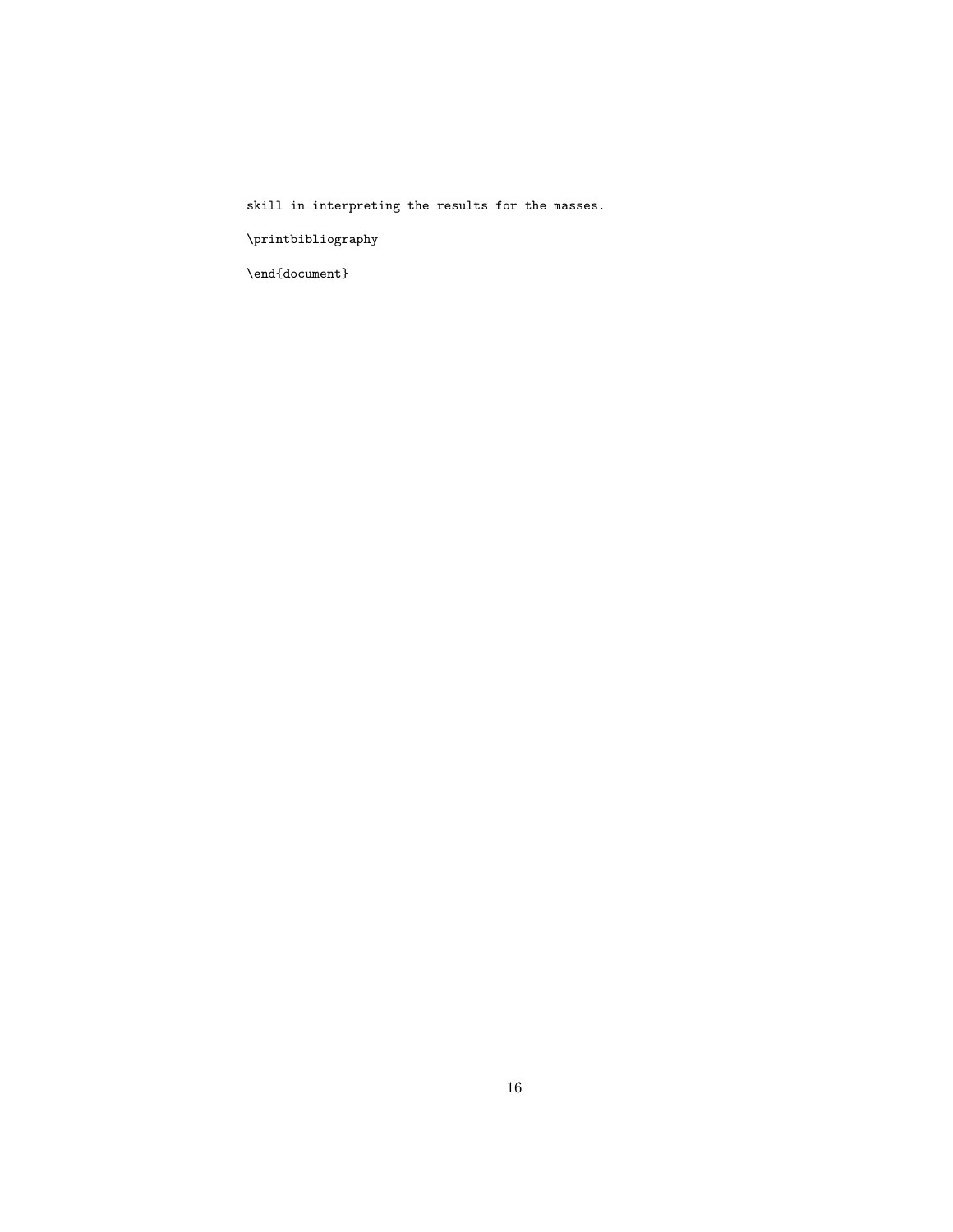## **8.2 shortsample.pdf**

## Sample APA-Style Document Using the apa6 Package

Brian D. Beitzel SUNY Oneonta

This demonstration paper uses the apa6 LATEX class to format the document in compliance with the 6th Edition of the American Psychological Assocation's *Publication Manual.* The references are managed using biblatex.

> Table 1 *A Complex Table*

*Keywords:* APA style, demonstration

We begin with Shotton (1989). We can also cite this work in parenthesis, like this: (Shotton, 1989).

A three-author paper (e.g., Lassen, Steele, & Sailor, 2006) lists all three authors for the first citation, then only the first author on all subsequent citations (Lassen et al., 2006).

Note the use of five heading levels throughout this demonstration Method section.

|                                       |                                        | Onset | Coda    |     |
|---------------------------------------|----------------------------------------|-------|---------|-----|
| Method                                | Categorical – onset <sup>a</sup>       | 100   |         | 196 |
| <b>Participants</b>                   | Probabilistic                          | 80    | $20^*$  | 200 |
| We had a lot of people in this study. | Categorical – $\text{coda}^b$          |       | $100^*$ | 196 |
|                                       | <i>Note.</i> All data are approximate. |       |         |     |

#### **Materials**

Several materials were used for this project. Some of themwere already created for prior research.

Paper-and-Pencil Instrument. We used an instrument that we found to be highly successful.

*Reliability.* The reliability of this instrument is extraordinary.

*Validity.* We now discuss the validity of our instrument. *Face validity.* The face validity is exceptionally strong. Everyone should be impressed.

*Construct validity.* Also very strong.

#### **Design**

This section describes the study's design.

#### Procedure

The procedure was fairly straightforward, yet required attention to detail.

#### Results

Table 1 contains some sample data. Our statistical prowess in analyzing these data is unmatched.

<sup>a</sup>Categorical may be onset. <sup>b</sup>Categorical may also be coda.  $p < .05.$  \*\*  $p < .01.$ 

Distribution type Percentage of Total number

targets with of trials per segment in participant

#### Discussion

This is a lengthy and erudite discussion. It demonstrates amazing skill in interpreting the results for the masses.

#### References

- Lassen, S. R., Steele, M. M., & Sailor, W. (2006). The relationship of school-wide positive behavior support to academic achievement in an urban middle school. *Psychology in the Schools*, *43*(6), 701–712.
- Shotton, M. A. (1989). *Computer addiction? A study of computer dependency*. London, England: Taylor & Francis.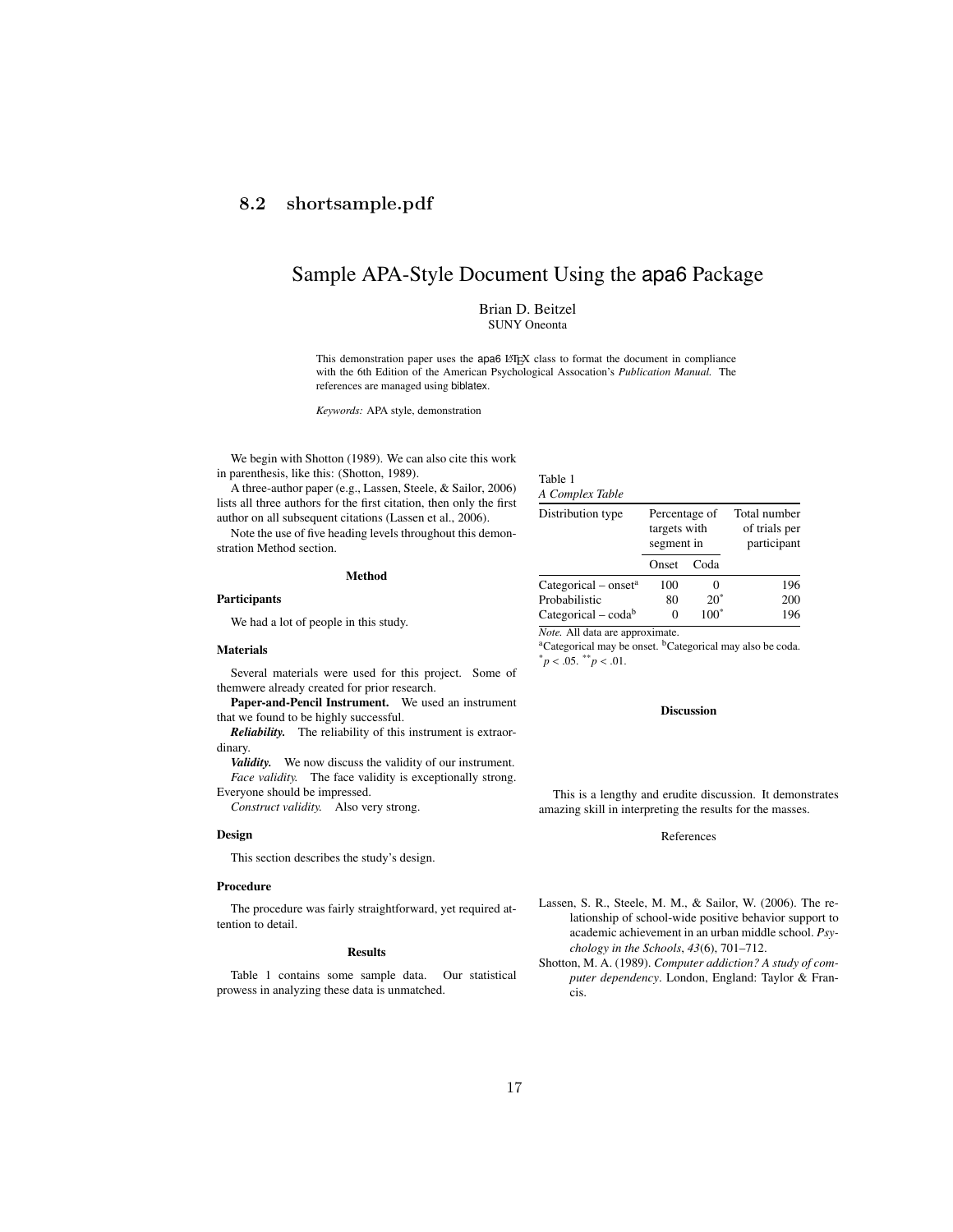# **Change History**

| v1.0                                                 | Version 6.00 $(2012/02/14)$ or                                            |
|------------------------------------------------------|---------------------------------------------------------------------------|
| General: Initial release<br>1                        | later of the apacite package is                                           |
| v1.01                                                | now required<br>.<br>. 1                                                  |
| General: Minor changes in                            | v1.25                                                                     |
| 'apa6.ptex' to accommodate                           | General: Fixed incompatibility                                            |
| the $\theta$ command.<br>1                           | with hyperref package $\dots \dots 1$                                     |
| Prepended config files with                          | Localized 'Keywords' label (in                                            |
| 'APA' to prevent possible                            | config file)<br>. 1<br>v1.27                                              |
| conflicts along the $E\mathbb{T}K$ path<br>1         | General: Added 'APAczech.txt'                                             |
| v1.02                                                | configuration<br>. 1                                                      |
| General: Corrected default mode                      | v1.3                                                                      |
| to jou $\dots \dots \dots \dots \dots$<br>1          | General: Added 'a4paper' option<br>1                                      |
| More reliable font-size selection<br>1               | v2.0                                                                      |
| v1.11                                                | General: EndNote integration via                                          |
| General: Added German language                       | 'apa6.ptex' file and                                                      |
| support $\dots\dots\dots\dots\dots\dots$             | 'FormatTex2WordDocument'                                                  |
| Allow whitespace after                               | macro<br>.                                                                |
| subsubsection (and lower)                            | Fixed 'headwidth' for 'doc' mode<br>$\mathbf{1}$                          |
| sectioning commands $\dots \dots 1$                  | v2.01                                                                     |
| Load lmodern and fontenc by                          | General: Really fixed 'headwidth'                                         |
| default $\ldots \ldots \ldots \ldots$<br>1           | for 'doc' mode<br>. 1                                                     |
| New option 'no extraspace' $\dots$<br>$\mathbf{1}$   | v2.05                                                                     |
| Removed automated rotation of                        | General: Resolved the EndNote                                             |
| wide figures<br>.<br>1                               | <b>@@author-year specification</b><br>causing no files to be found<br>. 1 |
| v1.12                                                | v2.10                                                                     |
| General: Fixed bug that                              | General: apa6.ptex file now honors                                        |
| erroneously displayed the first                      | $\text{``mask'} \text{ option } \dots \dots \dots \dots$<br>1             |
| figure on the same page as the                       | Package 'biber' now required                                              |
| references (when no tables were<br>$present)$<br>1   | when using biblatex $\dots \dots 1$                                       |
| v1.13                                                | v2.11                                                                     |
| General: Increased spacing on top                    | General: Refined handling of                                              |
| and bottom of tables (below                          | 'mask' option in the apa6.ptex                                            |
| caption and above table notes,                       | file<br>1                                                                 |
| if present) $\dots \dots \dots \dots$<br>1           | v2.12                                                                     |
| Removed duplicate definitions of                     | General: Fixed 'jou' mode to                                              |
| ifapamodeXXX<br>1                                    | handle a starting page other                                              |
| Removed hyphenation of figure                        | than 1<br>.<br>v2.13                                                      |
| and table captions in man                            |                                                                           |
| mode $\dots\dots\dots\dots\dots\dots\dots\dots$<br>1 | General: Disabled overwriting of<br>the 'enumerate' and 'itemize'         |
| Removed redundant definition of                      | environments by                                                           |
| 1                                                    | 'APAenumerate' and                                                        |
| v1.2                                                 | 'APAitemize'; now the                                                     |
| General: Added 'APAbritish.txt'                      | 'enumerate' and 'itemize'                                                 |
| configuration file $\dots \dots \dots 1$             | environments are passed to                                                |